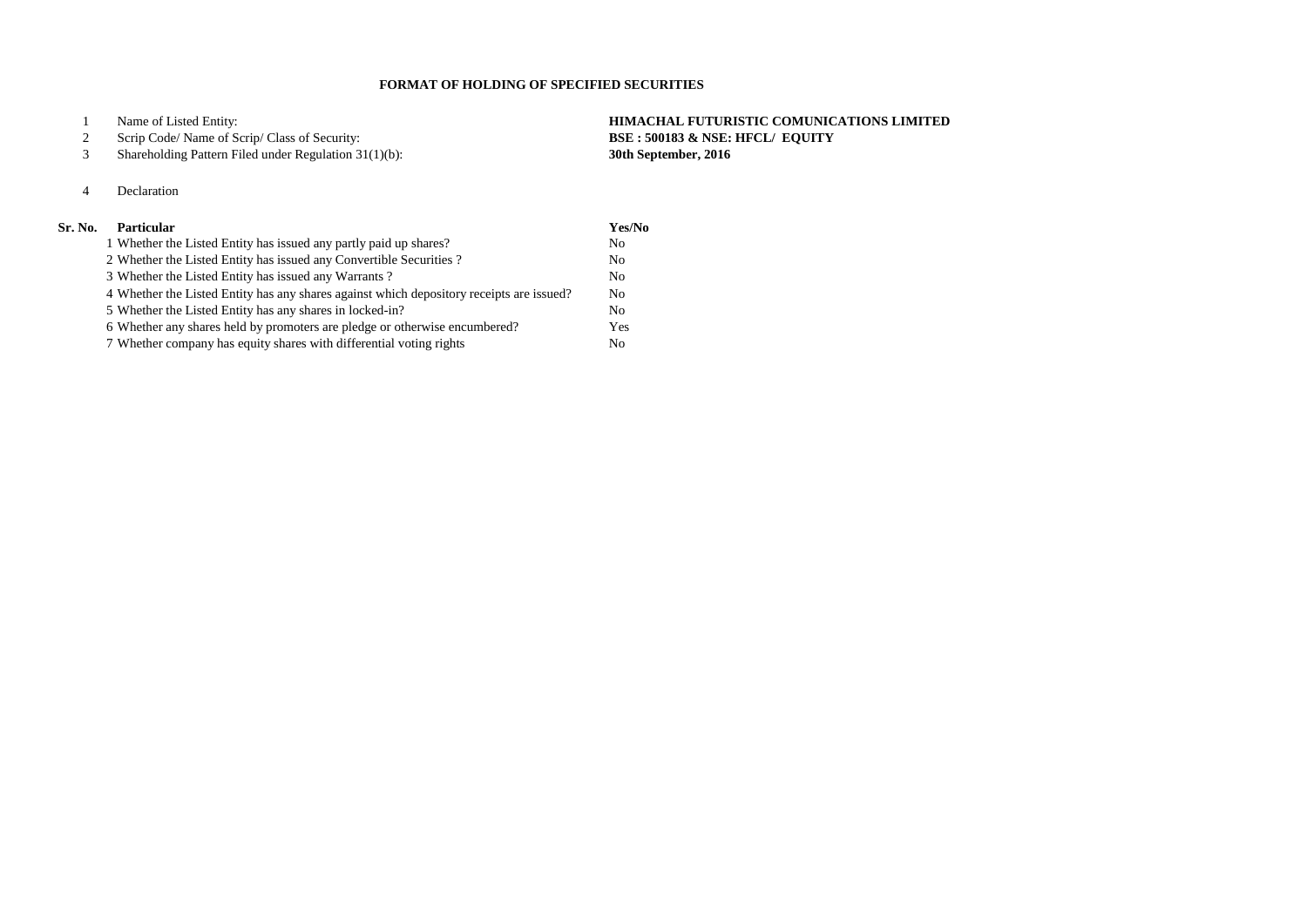|                                     | Table I - Summary Statement holding of specified securities |                               |                                       |                                                    |                                                                      |                                                                                                        |                                                                                                                      |                            |                      |                                                                     |     |                                                                                      |                                                                                                            |                    |                                                      |                                                                            |                                                    |                                    |
|-------------------------------------|-------------------------------------------------------------|-------------------------------|---------------------------------------|----------------------------------------------------|----------------------------------------------------------------------|--------------------------------------------------------------------------------------------------------|----------------------------------------------------------------------------------------------------------------------|----------------------------|----------------------|---------------------------------------------------------------------|-----|--------------------------------------------------------------------------------------|------------------------------------------------------------------------------------------------------------|--------------------|------------------------------------------------------|----------------------------------------------------------------------------|----------------------------------------------------|------------------------------------|
|                                     |                                                             |                               |                                       |                                                    |                                                                      |                                                                                                        |                                                                                                                      |                            |                      |                                                                     |     |                                                                                      |                                                                                                            |                    |                                                      |                                                                            |                                                    |                                    |
| <b>Category</b><br>(I)              | <b>Category of shareholder</b><br>(II)                      | Nos. of shareholders<br>(III) |                                       |                                                    |                                                                      |                                                                                                        |                                                                                                                      |                            |                      | Number of Voting Rights held in each class of<br>securities<br>(IX) |     | No. of<br><b>Shares</b>                                                              | <b>Shareholdi</b><br>ng, as a % Number of Locked<br>assuming<br>full<br>conversion                         | in shares<br>(XII) |                                                      | <b>Number of Shares</b><br>pledged or<br>otherwise<br>encumbered<br>(XIII) |                                                    |                                    |
|                                     |                                                             |                               | No. of fully paid<br>up equity shares | No. of Partly paid-up<br>equity shares held<br>(V) | No. of shares<br>underlying<br><b>Depository</b><br>Receipts<br>(VI) | <b>Total nos. shares</b><br>held<br>$\boxed{\textbf{(VII)} = (\textbf{IV}) + (\textbf{V}) + }$<br>(VI) | Shareholding as a % of<br>total no. of shares<br>(calculated as per SCRR,<br>1957)<br>(VIII)<br>As a % of $(A+B+C2)$ | <b>No of Voting Rights</b> |                      |                                                                     |     | <b>Underlying</b><br><b>Outstandin</b>                                               | convertible<br>securities (                                                                                |                    |                                                      |                                                                            |                                                    | Number of equity<br>shares held in |
|                                     |                                                             |                               | held<br>(IV)                          |                                                    |                                                                      |                                                                                                        |                                                                                                                      | Class eg:X                 | <b>Class</b><br>eg:Y | <b>Total</b>                                                        |     | convertible<br>Total as securities<br>a % of cincluding<br>$(A+B+C$ Warrants)<br>(X) | as a<br>percentage<br>of diluted<br>share<br>capital)<br>$(XI)=$<br>$(VII)+(X)$<br>As a % of<br>$(A+B+C2)$ | No.<br>(a)         | As a $%$<br>of total<br><b>Shares</b><br>held<br>(b) | No.<br>(a)                                                                 | As a %<br>of total<br><b>Shares</b><br>held<br>(b) | dematerialized<br>form<br>(XIV)    |
|                                     | $(A)$ Promoter & Promoter Group                             |                               | 48292421                              |                                                    |                                                                      | 482924214                                                                                              | 38.96507                                                                                                             | 482924214                  |                      | 482924214 38.9651                                                   |     |                                                                                      | 0 38.9650718                                                                                               |                    |                                                      | 242604750 50.2366                                                          |                                                    | 482923114                          |
| $(B)$ Public                        |                                                             | 238720                        | 756452980                             |                                                    |                                                                      | 756452980                                                                                              | 61.03493                                                                                                             | 756452980                  |                      | 756452980 61.0349                                                   |     |                                                                                      | 0 61.0349282                                                                                               |                    |                                                      |                                                                            |                                                    | 755914678                          |
|                                     | (C) Non Promoter- Non Public                                |                               |                                       |                                                    |                                                                      |                                                                                                        |                                                                                                                      |                            |                      |                                                                     |     |                                                                                      |                                                                                                            |                    |                                                      |                                                                            |                                                    |                                    |
| $(C1)$ Shares underlying DRs        |                                                             |                               |                                       |                                                    |                                                                      |                                                                                                        |                                                                                                                      |                            |                      |                                                                     |     |                                                                                      |                                                                                                            |                    |                                                      |                                                                            |                                                    |                                    |
| (C2) Shares held by Employee Trusts |                                                             |                               |                                       |                                                    |                                                                      |                                                                                                        |                                                                                                                      |                            |                      |                                                                     |     |                                                                                      |                                                                                                            |                    |                                                      |                                                                            |                                                    |                                    |
|                                     | <b>Total</b>                                                | 238735                        | 1239377194                            |                                                    |                                                                      | 1239377194                                                                                             | <b>100</b>                                                                                                           | 1239377194                 |                      | 1239377194                                                          | 100 |                                                                                      |                                                                                                            |                    |                                                      | 242604750 19.5747                                                          |                                                    | 1238837792                         |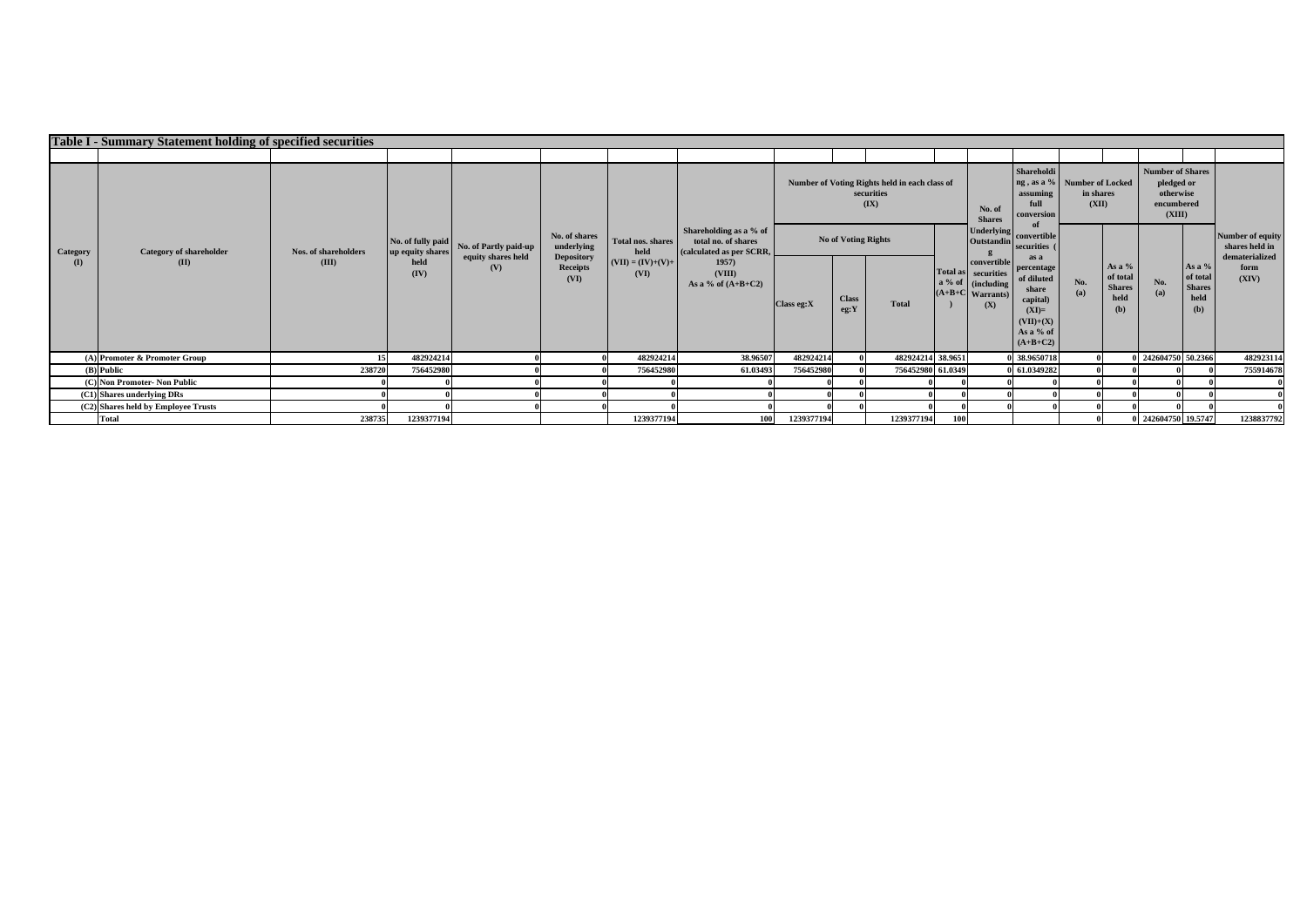### **Table II - Statement showing shareholding pattern of the Promoter and Promoter Group**

|                                                                           |                          |                      |                                                                              |                                  |                                                                    |                                                              | <b>Sharehol</b>                                  |                                            |                     | Number of Voting Rights held in each class of securities<br>(IX) |                                                     |                                                                                   | Shareholdin<br>$g$ , as a %<br>assuming<br>full                                                                             | <b>Number of Locked</b><br>in shares<br>(XII) |                                                               |             | <b>Number of Shares</b><br>pledged or otherwise<br>encumbered<br>(XIII) |                                                           |
|---------------------------------------------------------------------------|--------------------------|----------------------|------------------------------------------------------------------------------|----------------------------------|--------------------------------------------------------------------|--------------------------------------------------------------|--------------------------------------------------|--------------------------------------------|---------------------|------------------------------------------------------------------|-----------------------------------------------------|-----------------------------------------------------------------------------------|-----------------------------------------------------------------------------------------------------------------------------|-----------------------------------------------|---------------------------------------------------------------|-------------|-------------------------------------------------------------------------|-----------------------------------------------------------|
|                                                                           |                          |                      |                                                                              |                                  | Nos. of                                                            |                                                              | ding %<br>calculate<br>d as per                  |                                            | No of Voting Rights |                                                                  |                                                     | No. of<br><b>Shares</b>                                                           | conversion<br>of<br>Underlying   convertible                                                                                |                                               |                                                               |             |                                                                         | Number of equity                                          |
| <b>Category &amp; Name of the Shareholders</b><br>(I)                     | PAN<br>(II)              | <b>Ider</b><br>(III) | No. of No. of fully paid<br>shareho up equity shares<br>held<br>$\vert$ (IV) | Partly paid-<br>up equity<br>(V) | shares<br>underlying<br>shares held Depository<br>Receipts<br>(VI) | Total nos. shares<br>held<br>$\vert$ (VII = IV+V+VI) $\vert$ | SCRR,<br>1957<br>As a $%$<br><b>of</b><br>(VIII) | $\left  \frac{(A+B+C^2)}{Class X} \right $ | ClassY              | <b>Total</b>                                                     | Total as a<br>% of Total<br><b>Voting</b><br>rights | <b>Outstanding</b><br>convertible<br>securities<br>(including<br>Warrants)<br>(X) | securities (<br>as a<br>percentage<br>of diluted<br>share<br>capital)<br>$(XI) =$<br>$(VII)+(X)$ as<br>$a\%$ of<br>$A+B+C2$ | No.<br>(a)                                    | As a $%$<br>of total<br><b>Shares</b><br>held<br>( <b>b</b> ) | No.<br>(a)  | As a $%$ of<br>total shares<br>held<br>( <b>b</b> )                     | shares held in<br>${\bf dematerialized}$<br>form<br>(XIV) |
| 1 Indian                                                                  |                          |                      |                                                                              |                                  |                                                                    |                                                              |                                                  |                                            |                     |                                                                  |                                                     |                                                                                   |                                                                                                                             |                                               |                                                               |             |                                                                         |                                                           |
| (a) Individuals/Hindu undivided Family                                    |                          |                      |                                                                              |                                  |                                                                    |                                                              |                                                  |                                            |                     |                                                                  |                                                     |                                                                                   |                                                                                                                             |                                               |                                                               |             |                                                                         |                                                           |
| Anant Nahata                                                              | ABGPN0784M               |                      | 470000                                                                       |                                  |                                                                    | 470000                                                       | 0.03792                                          | 470000                                     |                     | 470000                                                           | 0.03792                                             |                                                                                   | 0.03792                                                                                                                     |                                               |                                                               | 239700      | 51.00000                                                                | 470000                                                    |
| <b>Babulal Nahata</b>                                                     | AAUPN1046K               |                      | 82407                                                                        |                                  |                                                                    | 82407                                                        | 0.00665                                          | 82407                                      |                     | 82407                                                            | 0.00665                                             |                                                                                   | 0.00665                                                                                                                     |                                               |                                                               |             |                                                                         | 82407                                                     |
| Mahendra Nahata                                                           | AAOPN6698M               |                      | 73477                                                                        |                                  |                                                                    | 7347                                                         | 0.00593                                          | 73477                                      |                     | 73477                                                            | 0.00593                                             |                                                                                   | 0.00593                                                                                                                     |                                               |                                                               |             |                                                                         | 73477                                                     |
| Manik Lal Nahata                                                          | ABSPN5685M               |                      | 11920                                                                        |                                  |                                                                    | 11920                                                        | 0.00096                                          | 11920                                      |                     | 11920                                                            | 0.00096                                             |                                                                                   | 0.00096                                                                                                                     |                                               |                                                               |             |                                                                         | 11920                                                     |
| Anil Kumar Nahata                                                         | AAFPN7788R               |                      | 540                                                                          |                                  |                                                                    | 540                                                          | 0.00004                                          | 540                                        |                     | 540                                                              | 0.00004                                             |                                                                                   | 0.00004                                                                                                                     |                                               |                                                               |             |                                                                         | 540                                                       |
|                                                                           |                          |                      |                                                                              |                                  |                                                                    |                                                              |                                                  |                                            |                     |                                                                  |                                                     |                                                                                   |                                                                                                                             |                                               |                                                               |             |                                                                         |                                                           |
| (b) Central Government/ State Government(s)                               |                          |                      |                                                                              |                                  |                                                                    |                                                              |                                                  |                                            |                     |                                                                  |                                                     |                                                                                   | 0.00000                                                                                                                     |                                               |                                                               |             |                                                                         |                                                           |
|                                                                           |                          |                      |                                                                              |                                  |                                                                    |                                                              |                                                  |                                            |                     |                                                                  |                                                     |                                                                                   |                                                                                                                             |                                               |                                                               |             |                                                                         |                                                           |
|                                                                           |                          |                      |                                                                              |                                  |                                                                    |                                                              |                                                  |                                            |                     |                                                                  |                                                     |                                                                                   |                                                                                                                             |                                               |                                                               |             |                                                                         |                                                           |
| <b>Financial Institutions/Banks</b>                                       |                          |                      |                                                                              |                                  |                                                                    |                                                              |                                                  |                                            |                     |                                                                  |                                                     |                                                                                   | 0.00000                                                                                                                     |                                               |                                                               |             |                                                                         |                                                           |
|                                                                           |                          |                      |                                                                              |                                  |                                                                    |                                                              |                                                  |                                            |                     |                                                                  |                                                     |                                                                                   |                                                                                                                             |                                               |                                                               |             |                                                                         |                                                           |
|                                                                           |                          |                      |                                                                              |                                  |                                                                    |                                                              |                                                  |                                            |                     |                                                                  |                                                     |                                                                                   |                                                                                                                             |                                               |                                                               |             |                                                                         |                                                           |
| (d) Any Other (specify)                                                   |                          |                      |                                                                              |                                  |                                                                    |                                                              |                                                  |                                            |                     |                                                                  |                                                     |                                                                                   |                                                                                                                             |                                               |                                                               |             |                                                                         |                                                           |
|                                                                           |                          |                      |                                                                              |                                  |                                                                    |                                                              |                                                  |                                            |                     |                                                                  |                                                     |                                                                                   |                                                                                                                             |                                               |                                                               |             |                                                                         |                                                           |
| <b>Bodies Corporate</b>                                                   | AACCI2827E               |                      |                                                                              |                                  |                                                                    | 238390000 19.23466                                           |                                                  | 238390000                                  |                     | 238390000                                                        | 19.23466                                            |                                                                                   | 19.23466                                                                                                                    |                                               |                                                               |             | 51.00000                                                                | 238390000                                                 |
| <b>MN Ventures Private Limited</b><br>NextWave Communications Private Ltd |                          |                      | 238390000                                                                    |                                  |                                                                    |                                                              | 18.94218                                         |                                            |                     | 234765000                                                        | 18.94218                                            |                                                                                   |                                                                                                                             |                                               |                                                               | 121578900   |                                                                         |                                                           |
| Apex Enterprises (India) Ltd                                              | AADCN0812B<br>AADCA7387A |                      | 234765000<br>5871195                                                         |                                  |                                                                    | 234765000<br>5871195                                         | 0.47372                                          | 234765000<br>5871195                       |                     | 5871195                                                          | 0.47372                                             |                                                                                   | 18.94218<br>0.47372                                                                                                         |                                               |                                                               | 119730150   | 51.00000<br>6.81292                                                     | 234765000<br>5870095                                      |
| Kalyan Vyapaar (P) Ltd                                                    | AABCK1377N               |                      | 1098174                                                                      |                                  |                                                                    | 1098174                                                      | 0.08861                                          | 1098174                                    |                     | 1098174                                                          | 0.08861                                             | $\Omega$                                                                          | 0.08861                                                                                                                     |                                               |                                                               | 400000      |                                                                         | 1098174                                                   |
| Vinsan Brothers (P) Ltd                                                   | AAACV9277F               |                      | 671600                                                                       |                                  |                                                                    | 671600                                                       | 0.05419                                          | 671600                                     |                     | 671600                                                           | 0.05419                                             |                                                                                   | 0.05419                                                                                                                     |                                               |                                                               |             |                                                                         | 671600                                                    |
| <b>Burlington Finance Ltd</b>                                             | AABCB2575P               |                      | 664200                                                                       |                                  |                                                                    | 664200                                                       | 0.05359                                          | 664200                                     |                     | 664200                                                           | 0.05359                                             |                                                                                   | 0.05359                                                                                                                     |                                               |                                                               | 656000      | 98.76543                                                                | 664200                                                    |
| Yashodham Merchants (P) Ltd                                               | AAACY1075E               |                      | 350000                                                                       |                                  |                                                                    | 350000                                                       | 0.02824                                          | 350000                                     |                     | 350000                                                           | 0.02824                                             |                                                                                   | 0.02824                                                                                                                     |                                               |                                                               |             |                                                                         | 350000                                                    |
| Shanker Sales Promotion (P) Ltd                                           | AAECS7350J               |                      | 300201                                                                       |                                  |                                                                    | 300201                                                       | 0.02422                                          | 300201                                     |                     | 300201                                                           | 0.02422                                             |                                                                                   | 0.02422                                                                                                                     |                                               |                                                               |             |                                                                         | 300201                                                    |
| Amrit Sales Promotion (P) Ltd                                             | AACCA3220D               |                      | 172700                                                                       |                                  |                                                                    | 172700                                                       | 0.01393                                          | 172700                                     |                     | 172700                                                           | 0.01393                                             |                                                                                   | 0.01393                                                                                                                     |                                               |                                                               |             |                                                                         | 172700                                                    |
| Vaibhav Credit & Portfolio (P) Ltd                                        | AAACV9221D               |                      | 2800                                                                         |                                  |                                                                    | 2800                                                         | 0.00023                                          | 2800                                       |                     | 2800                                                             | 0.00023                                             |                                                                                   | 0.00023                                                                                                                     |                                               |                                                               |             |                                                                         | 2800                                                      |
| Sub-Total- $(A)$ $(1)$                                                    |                          | 15                   | 482924214                                                                    |                                  |                                                                    | 482924214 38.96507                                           |                                                  | 482924214                                  |                     | 482924214                                                        | 38.96507                                            |                                                                                   | 38.9650718                                                                                                                  |                                               |                                                               | 0 242604750 | 50.23661                                                                | 482923114                                                 |
| 2 Foreign                                                                 |                          |                      |                                                                              |                                  |                                                                    |                                                              |                                                  |                                            |                     |                                                                  |                                                     |                                                                                   |                                                                                                                             |                                               |                                                               |             |                                                                         |                                                           |
| (a) Indivi/Non-Resi Foreign Indivi                                        |                          |                      |                                                                              |                                  |                                                                    |                                                              |                                                  |                                            |                     |                                                                  |                                                     |                                                                                   |                                                                                                                             |                                               |                                                               |             |                                                                         |                                                           |
|                                                                           |                          |                      |                                                                              |                                  |                                                                    |                                                              |                                                  |                                            |                     |                                                                  |                                                     |                                                                                   |                                                                                                                             |                                               |                                                               |             |                                                                         |                                                           |
|                                                                           |                          |                      |                                                                              |                                  |                                                                    |                                                              |                                                  |                                            |                     |                                                                  |                                                     |                                                                                   |                                                                                                                             |                                               |                                                               |             |                                                                         |                                                           |
| (b) Government                                                            |                          |                      |                                                                              |                                  |                                                                    |                                                              |                                                  |                                            |                     |                                                                  |                                                     |                                                                                   |                                                                                                                             |                                               |                                                               |             |                                                                         |                                                           |
|                                                                           |                          |                      |                                                                              |                                  |                                                                    |                                                              |                                                  |                                            |                     |                                                                  |                                                     |                                                                                   |                                                                                                                             |                                               |                                                               |             |                                                                         |                                                           |
|                                                                           |                          |                      |                                                                              |                                  |                                                                    |                                                              |                                                  |                                            |                     |                                                                  |                                                     |                                                                                   |                                                                                                                             |                                               |                                                               |             |                                                                         |                                                           |
| Institutions                                                              |                          |                      |                                                                              |                                  |                                                                    |                                                              |                                                  |                                            |                     |                                                                  |                                                     |                                                                                   |                                                                                                                             |                                               |                                                               |             |                                                                         |                                                           |
|                                                                           |                          |                      |                                                                              |                                  |                                                                    |                                                              |                                                  |                                            |                     |                                                                  |                                                     |                                                                                   |                                                                                                                             |                                               |                                                               |             |                                                                         |                                                           |
|                                                                           |                          |                      |                                                                              |                                  |                                                                    |                                                              |                                                  |                                            |                     |                                                                  |                                                     |                                                                                   |                                                                                                                             |                                               |                                                               |             |                                                                         |                                                           |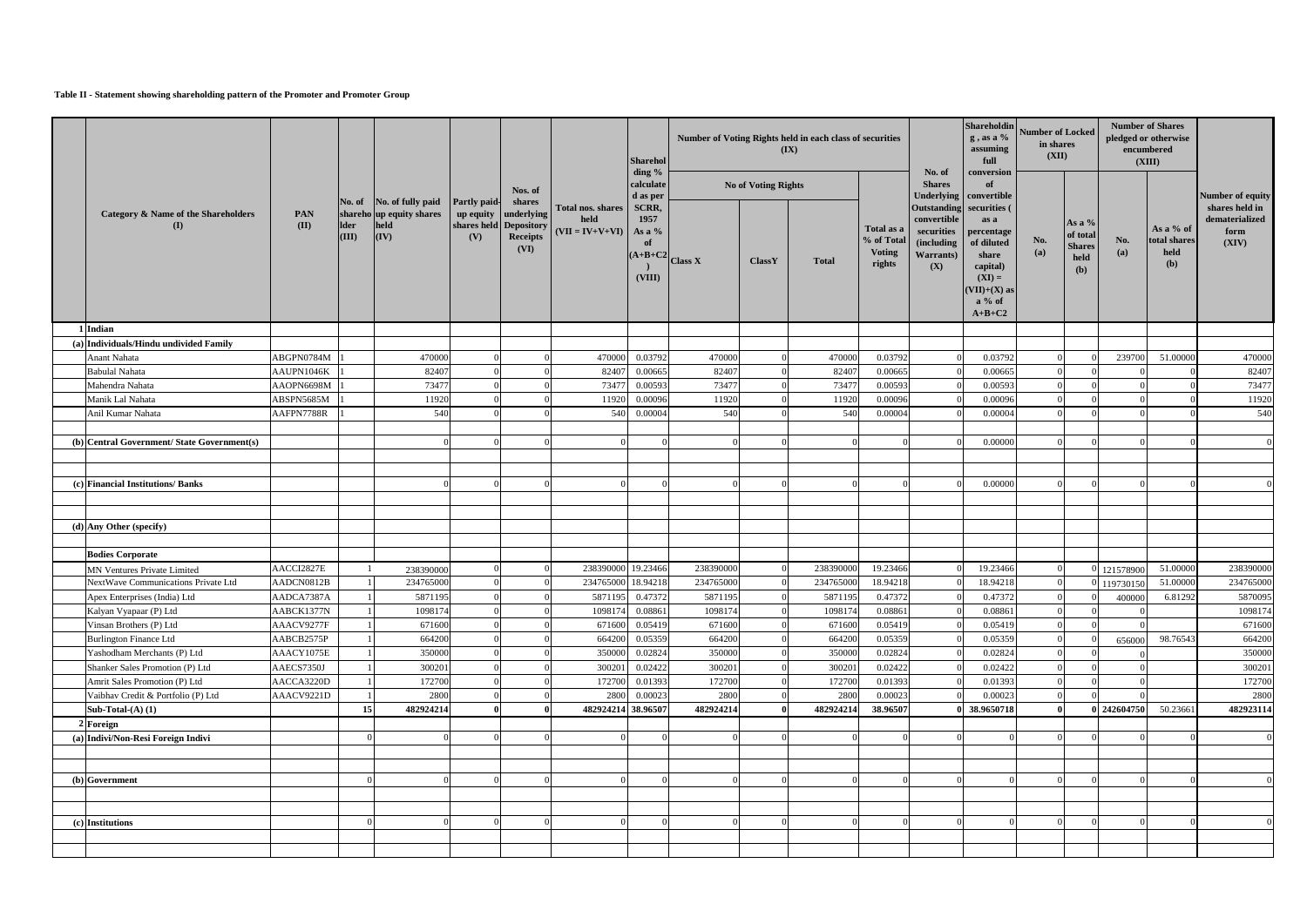| (d) Foreign Portfolio Investor                                                  |  |           |  |                    |           |           |          |          |  |             |          |           |
|---------------------------------------------------------------------------------|--|-----------|--|--------------------|-----------|-----------|----------|----------|--|-------------|----------|-----------|
|                                                                                 |  |           |  |                    |           |           |          |          |  |             |          |           |
|                                                                                 |  |           |  |                    |           |           |          |          |  |             |          |           |
| (e) Any Other (specify)                                                         |  |           |  |                    |           |           |          |          |  |             |          |           |
|                                                                                 |  |           |  |                    |           |           |          |          |  |             |          |           |
|                                                                                 |  |           |  |                    |           |           |          |          |  |             |          |           |
| <b>Total Shareholding of Promoter and</b><br>Promoter Group $(A)=(A)(1)+(A)(2)$ |  | 482924214 |  | 482924214 38.96507 | 482924214 | 482924214 | 38.96507 | 38.96507 |  | 0 242604750 | 50.23661 | 482923114 |

Details of Shares which remain unclaimed may be given hear along with details such as number of shareholders, outstanding shares held in demat/unclaimed suspense account, voting rights which are frozen etc. : **NIL**

Note: (1) PAN would not be displayed on website of Stock Exchange(s).

(2) The term Encumbrance has the same meaning as assigned under regulation 28

(3) of SEBI (Substantial Acquisition of Shares and Takeovers) Regulations, 2011.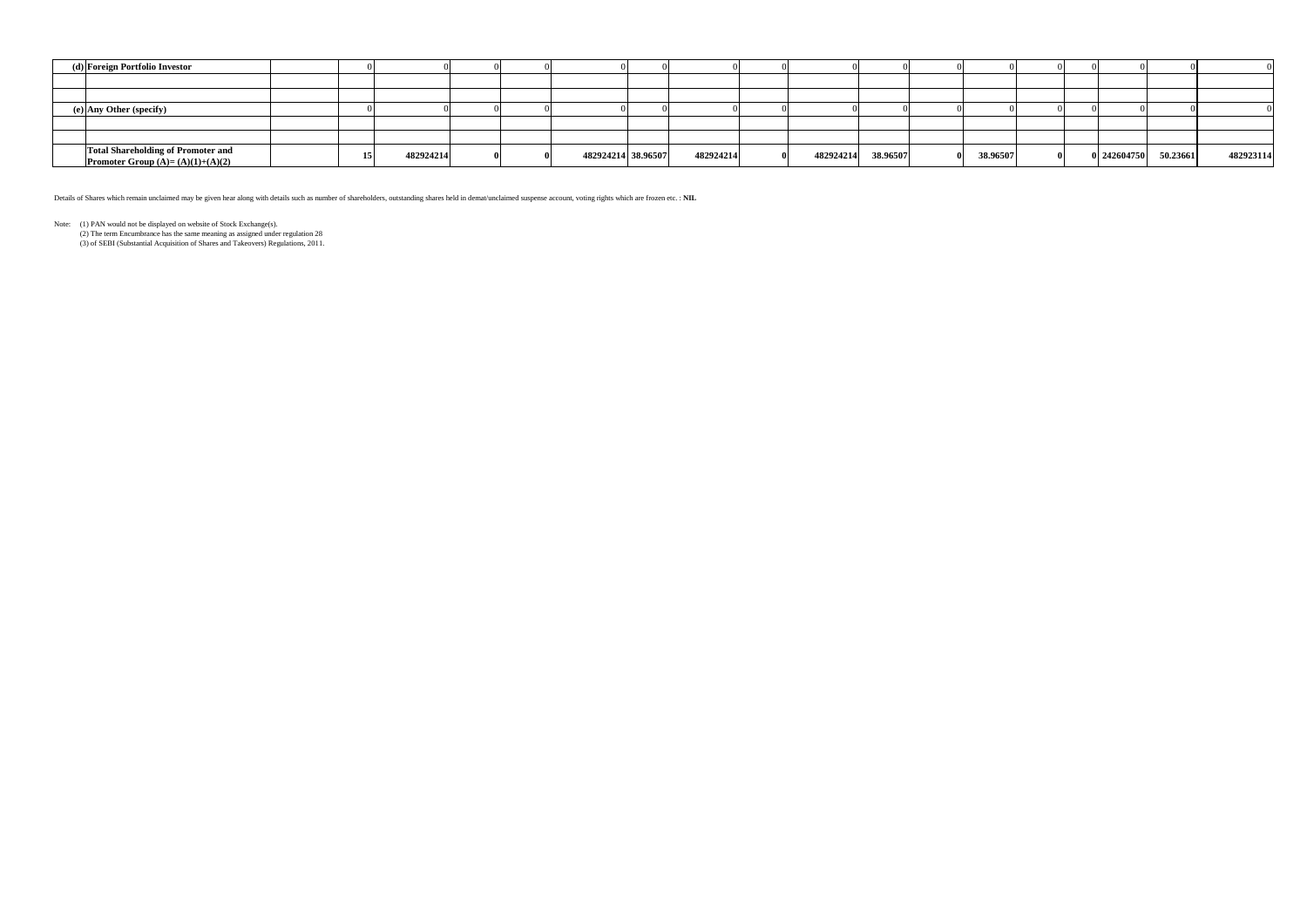### **Table III - Statement showing shareholding pattern of the Public shareholder**

|                                                                                |             |                                | No. of fully paid Partly paid-<br>up equity shares up equity<br>held<br>(IV) |                               |                                          | Total nos. shares<br>held<br>$(VII = IV+V+VI)$ | <b>Sharehold</b>                                                                   |           |                     | Number of Voting Rights held in each class of securities<br>$(\mathbf{IX})$ |                                                                                                                                        |                                                                                                                                          | Shareholdi<br>ng, as a %<br>assuming<br>full | <b>Number of Locked</b><br>in shares<br>(XII)        |            | <b>Number of Shares</b><br>pledged or otherwise<br>encumbered<br>$\alpha$ III) |                                                                       |           |
|--------------------------------------------------------------------------------|-------------|--------------------------------|------------------------------------------------------------------------------|-------------------------------|------------------------------------------|------------------------------------------------|------------------------------------------------------------------------------------|-----------|---------------------|-----------------------------------------------------------------------------|----------------------------------------------------------------------------------------------------------------------------------------|------------------------------------------------------------------------------------------------------------------------------------------|----------------------------------------------|------------------------------------------------------|------------|--------------------------------------------------------------------------------|-----------------------------------------------------------------------|-----------|
|                                                                                |             |                                |                                                                              |                               | Nos. of                                  |                                                | ing %                                                                              |           | No of Voting Rights |                                                                             |                                                                                                                                        | No. of<br><b>Shares</b><br><b>Underlying</b>                                                                                             | conversion<br>of                             |                                                      |            |                                                                                |                                                                       |           |
| <b>Category &amp; Name of the Shareholders</b><br>(I)                          | PAN<br>(II) | No. of<br>shareholder<br>(III) |                                                                              | shares held Depository<br>(V) | shares<br>underlying<br>Receipts<br>(VI) |                                                | calculated<br>as per<br>SCRR,<br>1957<br>As a % of<br>$(A+B+C2)$ Class X<br>(VIII) |           | <b>ClassY</b>       | <b>Total</b>                                                                | Outstandin<br>Total as a<br>convertible<br>% of Total<br>$\sf securities$<br><b>Voting</b><br>(including<br>rights<br>Warrants)<br>(X) | convertible<br>securities (<br>as a<br>percentage<br>of diluted<br>share<br>capital)<br>$(XI) =$<br>$(VII)+(X)$<br>as a % of<br>$A+B+C2$ | No.<br>(a)                                   | As a $%$<br>of total<br><b>Shares</b><br>held<br>(b) | No.<br>(a) | As a % of<br>total shares<br>held<br>(b)                                       | Number of equity<br>shares held in<br>dematerialized<br>form<br>(XIV) |           |
| <b>Institutions</b>                                                            |             |                                |                                                                              |                               |                                          |                                                |                                                                                    |           |                     |                                                                             |                                                                                                                                        |                                                                                                                                          |                                              |                                                      |            |                                                                                |                                                                       |           |
| <b>Mutual Funds/UTI</b>                                                        |             | 15 <sup>1</sup>                | 977189                                                                       |                               |                                          | 977189                                         | 0.07885                                                                            | 977189    |                     | 977189                                                                      | 0.07885                                                                                                                                |                                                                                                                                          | 0.07885                                      |                                                      |            |                                                                                |                                                                       | 973359    |
| <b>Venture Capital Funds</b>                                                   |             |                                |                                                                              |                               |                                          |                                                |                                                                                    |           |                     |                                                                             |                                                                                                                                        |                                                                                                                                          |                                              |                                                      |            |                                                                                |                                                                       |           |
| <b>Alternate Investment Funds</b>                                              |             |                                |                                                                              |                               |                                          |                                                |                                                                                    |           |                     |                                                                             |                                                                                                                                        |                                                                                                                                          |                                              |                                                      |            |                                                                                |                                                                       |           |
|                                                                                |             |                                |                                                                              |                               |                                          |                                                |                                                                                    |           |                     |                                                                             |                                                                                                                                        |                                                                                                                                          |                                              |                                                      |            |                                                                                |                                                                       |           |
| <b>Foreign Venture Capital Investors</b>                                       |             |                                |                                                                              |                               |                                          |                                                |                                                                                    |           |                     |                                                                             |                                                                                                                                        |                                                                                                                                          |                                              |                                                      |            |                                                                                |                                                                       |           |
| <b>Foreign Portfolio Investors</b>                                             |             | 35                             | 37017082                                                                     |                               |                                          | 37017082                                       | 2.98675                                                                            | 37017082  | $\Omega$            | 37017082                                                                    | 2.98675                                                                                                                                |                                                                                                                                          | 2.98675                                      |                                                      |            |                                                                                |                                                                       | 37017082  |
| <b>Financial Institutions/Banks</b>                                            |             |                                | 96400857                                                                     |                               |                                          | 96400857                                       | 7.77817                                                                            | 96400857  |                     | 96400857                                                                    | 7.77817                                                                                                                                |                                                                                                                                          | 7.7781                                       |                                                      |            |                                                                                |                                                                       | 96399757  |
| <b>IDBI BANK LTD.</b>                                                          | AABCI8842G  |                                | 88493206                                                                     |                               |                                          | 88493206                                       | 7.14014                                                                            | 88493206  |                     | 88493206                                                                    | 7.14014                                                                                                                                |                                                                                                                                          | 7.14014                                      |                                                      |            |                                                                                |                                                                       | 88492106  |
| <b>Insurance Companies</b>                                                     |             |                                | 521000                                                                       |                               |                                          | 521000                                         | 0.04204                                                                            | 521000    |                     | 521000                                                                      | 0.04204                                                                                                                                |                                                                                                                                          | 0.04204                                      |                                                      |            |                                                                                |                                                                       | 521000    |
| <b>Provident Funds/ Pension Funds</b>                                          |             |                                |                                                                              |                               |                                          |                                                |                                                                                    |           |                     |                                                                             |                                                                                                                                        |                                                                                                                                          |                                              |                                                      |            |                                                                                |                                                                       |           |
| Any Other (specify)                                                            |             |                                |                                                                              |                               |                                          |                                                |                                                                                    |           |                     |                                                                             |                                                                                                                                        |                                                                                                                                          |                                              |                                                      |            |                                                                                |                                                                       |           |
| Foreign Institutional Investors                                                |             | 14                             | 10109639                                                                     |                               |                                          | 10109639                                       | 0.81570                                                                            | 10109639  | $\Omega$            | 10109639                                                                    | 0.81570                                                                                                                                |                                                                                                                                          | 0.81570                                      |                                                      |            |                                                                                |                                                                       | 10104019  |
| Foreign Banks                                                                  |             |                                | 5305                                                                         |                               |                                          | 5305                                           | 0.00043                                                                            | 5305      | ∩                   | 5305                                                                        | 0.00043                                                                                                                                |                                                                                                                                          | 0.00043                                      | $\Omega$                                             |            |                                                                                |                                                                       | 1705      |
| Sub-Total- $(B)$ $(1)$                                                         |             | 75                             | 145031072                                                                    |                               |                                          | 145031072                                      | 11.70194                                                                           | 145031072 | $\mathbf{v}$        | 145031072                                                                   | 11.70194                                                                                                                               |                                                                                                                                          | 0 11.70193                                   |                                                      |            |                                                                                |                                                                       | 145016922 |
| <b>Central Government/State Government(s)/</b><br><b>President of India</b>    |             |                                |                                                                              |                               |                                          |                                                |                                                                                    |           |                     |                                                                             |                                                                                                                                        |                                                                                                                                          |                                              |                                                      |            |                                                                                |                                                                       |           |
| Sub-Total- $(B)(2)$                                                            |             |                                |                                                                              |                               |                                          |                                                |                                                                                    |           | $\Omega$            |                                                                             |                                                                                                                                        |                                                                                                                                          |                                              |                                                      |            |                                                                                |                                                                       |           |
| <b>NON-Institutions</b>                                                        |             |                                |                                                                              |                               |                                          |                                                |                                                                                    |           |                     |                                                                             |                                                                                                                                        |                                                                                                                                          |                                              |                                                      |            |                                                                                |                                                                       |           |
| Individuals -                                                                  |             |                                |                                                                              |                               |                                          |                                                |                                                                                    |           |                     |                                                                             |                                                                                                                                        |                                                                                                                                          |                                              |                                                      |            |                                                                                |                                                                       |           |
| i. Individual shareholders holding nominal share<br>capital up to Rs. 2 lakhs. |             | 233184                         | 275429058                                                                    |                               |                                          | 275429058                                      | 22.22318                                                                           | 275429058 | $\Omega$            | 275429058                                                                   | 22.22318                                                                                                                               |                                                                                                                                          | 22.22318                                     |                                                      |            |                                                                                |                                                                       | 275061996 |
|                                                                                |             |                                |                                                                              |                               |                                          |                                                |                                                                                    |           |                     |                                                                             |                                                                                                                                        |                                                                                                                                          |                                              |                                                      |            |                                                                                |                                                                       |           |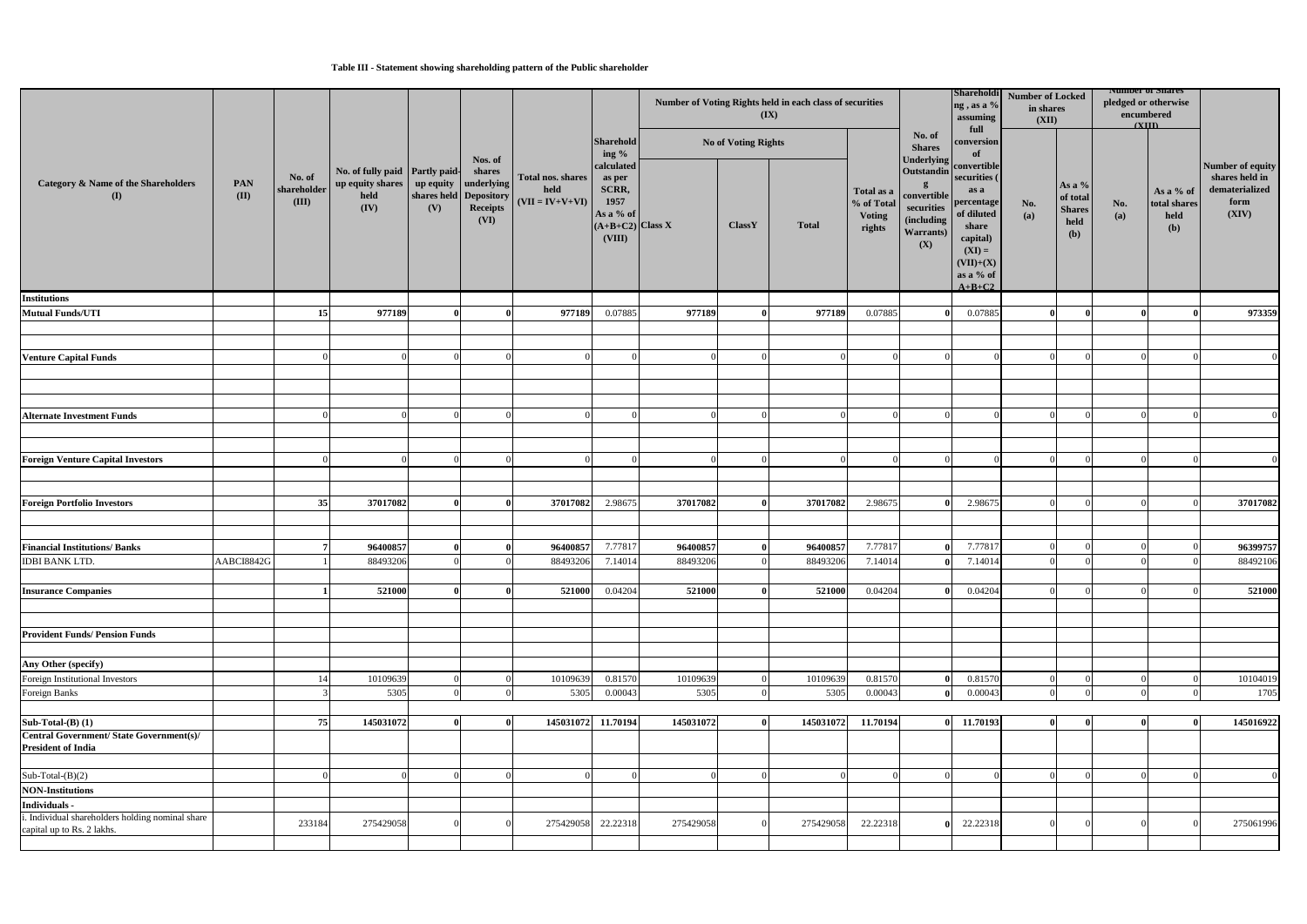| ii. Individual shareholders holding nominal share<br>capital in excess of Rs. 2 lakhs. |            | -831   | 55507218  |  | 55507218  | 4.47864  | 55507218  | 55507218  | 4.47864  |   | 4.47864  |  |  | 55507218  |
|----------------------------------------------------------------------------------------|------------|--------|-----------|--|-----------|----------|-----------|-----------|----------|---|----------|--|--|-----------|
|                                                                                        |            |        |           |  |           |          |           |           |          |   |          |  |  |           |
|                                                                                        |            |        |           |  |           |          |           |           |          |   |          |  |  |           |
| <b>NBFCs registered with RBI</b>                                                       |            |        |           |  |           |          |           |           |          |   |          |  |  | $\Omega$  |
|                                                                                        |            |        |           |  |           |          |           |           |          |   |          |  |  |           |
|                                                                                        |            |        |           |  |           |          |           |           |          |   |          |  |  |           |
| <b>Employee Trusts</b>                                                                 |            |        |           |  |           |          |           |           |          |   |          |  |  |           |
|                                                                                        |            |        |           |  |           |          |           |           |          |   |          |  |  |           |
| <b>Overseas Depositories holding DRs)</b><br>(balancing figure)                        |            |        |           |  |           |          |           |           |          |   |          |  |  | $\Omega$  |
|                                                                                        |            |        |           |  |           |          |           |           |          |   |          |  |  |           |
| Any Other (specify)                                                                    |            |        |           |  |           |          |           |           |          |   |          |  |  |           |
| <b>Bodies Corporates</b>                                                               |            | 2810   | 271181769 |  | 271181769 | 21.88049 | 271181769 | 271181769 | 21.88049 |   | 21.88049 |  |  | 271150699 |
| RELIANCE INDUSTRIAL INVESTMENTS<br>AND HOLDINGS LTD.                                   | AAACR5053R |        | 48532764  |  | 48532764  | 3.91590  | 48532764  | 48532764  | 3.91590  | 0 | 3.91590  |  |  | 48532764  |
| MKJ ENTERPRISES LIMITED                                                                | AABCM7727  |        | 23785461  |  | 23785461  | 1.91915  | 23785461  | 23785461  | 1.9191:  |   | 1.9191.  |  |  | 23785461  |
|                                                                                        |            |        |           |  |           |          |           |           |          |   | 0.00000  |  |  |           |
| <b>OCBs</b>                                                                            |            |        | 38250     |  | 38250     | 0.00309  | 38250     | 38250     | 0.00309  |   | 0.00309  |  |  | 37250     |
| <b>NRI</b>                                                                             |            | 2276   | 5370854   |  | 5370854   | 0.43335  | 5370854   | 5370854   | 0.43335  |   | 0.43335  |  |  | 5245834   |
| <b>Foreign Nationals</b>                                                               |            |        | 3500      |  | 3500      | 0.00028  | 3500      | 3500      | 0.00028  |   | 0.00028  |  |  | 3500      |
| <b>Trust</b>                                                                           |            | 12     | 104644    |  | 104644    | 0.00844  | 104644    | 104644    | 0.00844  |   | 0.00844  |  |  | 104644    |
| <b>Clearing Members</b>                                                                |            | 273    | 3786615   |  | 3786615   | 0.30553  | 3786615   | 3786615   | 0.30553  |   | 0.30553  |  |  | 3786615   |
| Sub-Total- $(B)$ $(3)$                                                                 |            | 238645 | 611421908 |  | 611421908 | 49.333   | 611421908 | 611421908 | 49.333   |   | 49.33300 |  |  | 610897756 |
|                                                                                        |            |        |           |  |           |          |           |           |          |   |          |  |  |           |
|                                                                                        |            |        |           |  |           |          |           |           |          |   |          |  |  |           |
| <b>Total Public Shareholding (B)=</b>                                                  |            |        |           |  |           |          |           |           |          |   |          |  |  |           |
| $(B)(1)+(B)(2)+(B)(3)$                                                                 |            | 238720 | 756452980 |  | 756452980 | 61.03494 | 756452980 | 756452980 | 61.03494 | 0 | 61.03493 |  |  | 755914678 |

Note: (1) PAN would not be displayed on website of Stock Exchange(s).

(2) The above format needs to be disclosed along with the name of following persons: Institutions/Non Institutions holding more than 1% of total number of shares.

(3) W.r.t. the information pertaining to Depository Receipts, the same may be disclosed in the respective columns to the extent information available and the balance to be disclosed as held by custodian,

Details of the shareholders acting as persons in Concert including their Shareholding (No. and %): **NIL**

Details of Shares which remain unclaimed may be given hear along with details such as number of shareholders, outstanding shares held in demat/unclaimed suspense account, voting rights which are frozen etc. : NIL